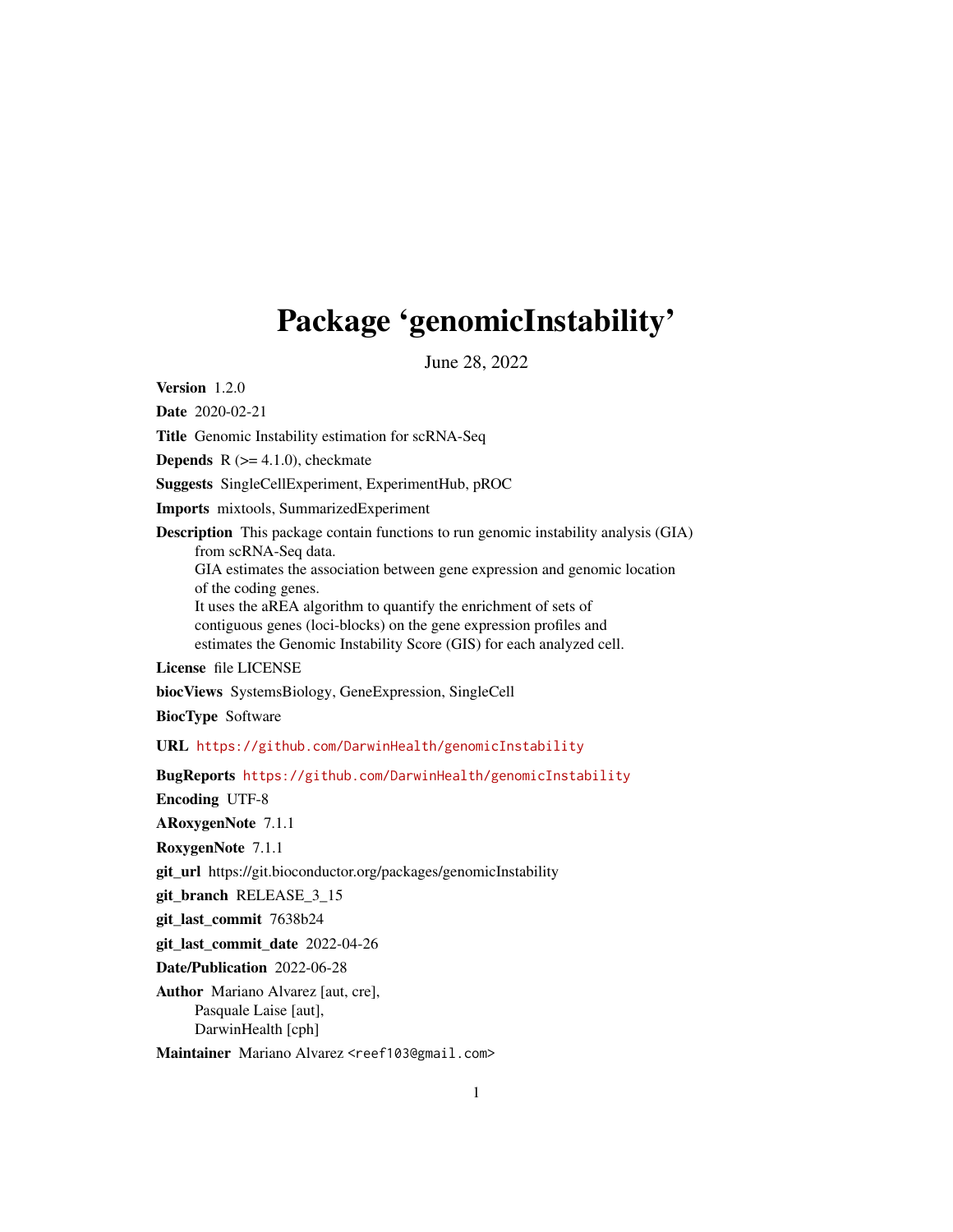### <span id="page-1-0"></span>R topics documented:

| Index | $\boldsymbol{9}$ |
|-------|------------------|

geneLength *Average length of human and mouse known genes*

#### Description

A dataset containing the average length for known mouse and human genes

#### Usage

geneLength

#### Format

Vector of integers indicating the average length in bp for each gene, indicated with EntrezIDs as name argument. To access this data use:

data(hg38) Human data(mm10) Mouse

genePosition *Chromosomal coordinate of human and mouse known genes*

#### Description

A dataset containing the chromosomal coordinate for known human and mouse genes

#### Usage

genePosition

#### Format

data.frame with 2 columns: Chromosome and Coordinate. To access this data use:

data(hg38) Human

data(mm10) Mouse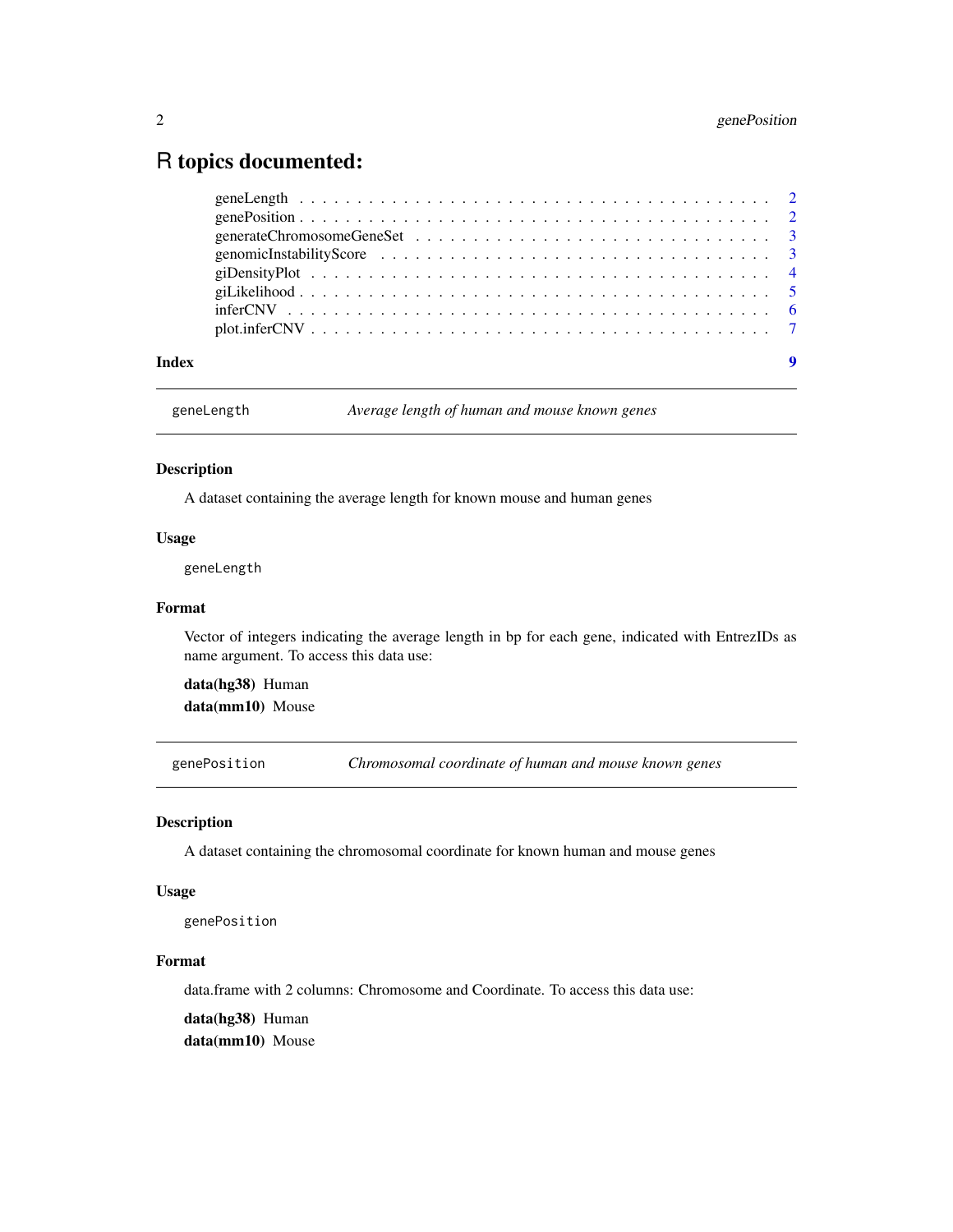<span id="page-2-0"></span>generateChromosomeGeneSet

*Topological gene sets*

#### Description

This function generates a list of sets of k genes encoded by neighbor loci

#### Usage

```
generateChromosomeGeneSet(species = c("human", "mouse"), k = 100, skip = 25)
```
#### Arguments

| species | Character string indicating the species, either human or mouse               |
|---------|------------------------------------------------------------------------------|
| k       | Integer indicating the number of genes per set                               |
| skip    | Interger indicating the displacement of the window for selecting the k genes |

#### Value

List of topoligically-close gene sets

#### Examples

```
chrom_set <- generateChromosomeGeneSet('human')
length(chrom_set)
chrom_set[seq_len(2)]
```
genomicInstabilityScore

*Genomic Instability Analysis*

#### Description

This function computes the genomic instability for an object of class inferCNV

#### Usage

```
genomicInstabilityScore(cnv, likelihood = FALSE)
```
#### Arguments

| cnv        | Object of class inferCNV generated by inferCNV() function               |
|------------|-------------------------------------------------------------------------|
| likelihood | Logical, whether the genomic instability likelihood should be estimated |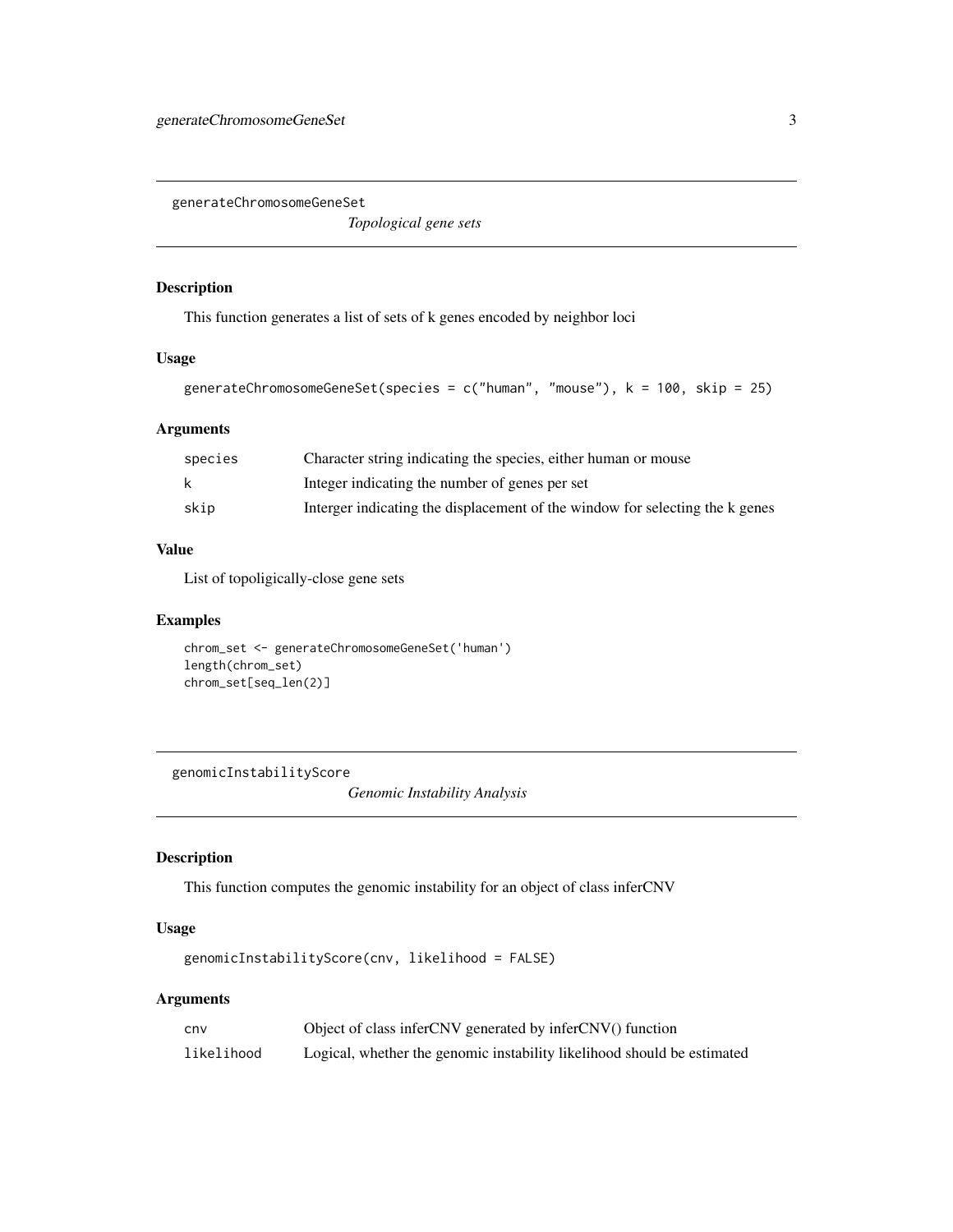<span id="page-3-0"></span>Object of class inferCNV with updated slots for gis and gisnull

#### See Also

[inferCNV()] to infer the enrichment of loci-blocks in the gene expression data.

#### Examples

```
eh <- ExperimentHub::ExperimentHub()
dset <- eh[["EH5419"]]
tpm_matrix <- SummarizedExperiment::assays(dset)$TPM
set.seed(1)
tpm_matrix <- tpm_matrix[, sample(ncol(tpm_matrix), 500)]
cnv <- inferCNV(tpm_matrix)
cnv <- genomicInstabilityScore(cnv)
plot(density(cnv$gis))
```
giDensityPlot *Genomic instability plot*

#### Description

This function plot the genomic instability distribution, gaussian fits and null distribution if available

#### Usage

```
giDensityPlot(inferCNV, legend = c("topleft", "top", "topright", "none"), ...)
```
#### Arguments

| inferCNV | Object of class inferCNV                                                       |
|----------|--------------------------------------------------------------------------------|
| legend   | Character string indicating the location of the legend, none to not include it |
| $\cdots$ | Additional parameters for plot()                                               |

#### Value

None, a figure is created in the default output device

#### See Also

[giLikelihood()] to estimate the relative likelihood, [genomicInstabilityScore()] to estimate the genomic instability score for each cell in the dataset, and [inferCNV()] to infer the enrichment of loci-blocks in the gene expression data.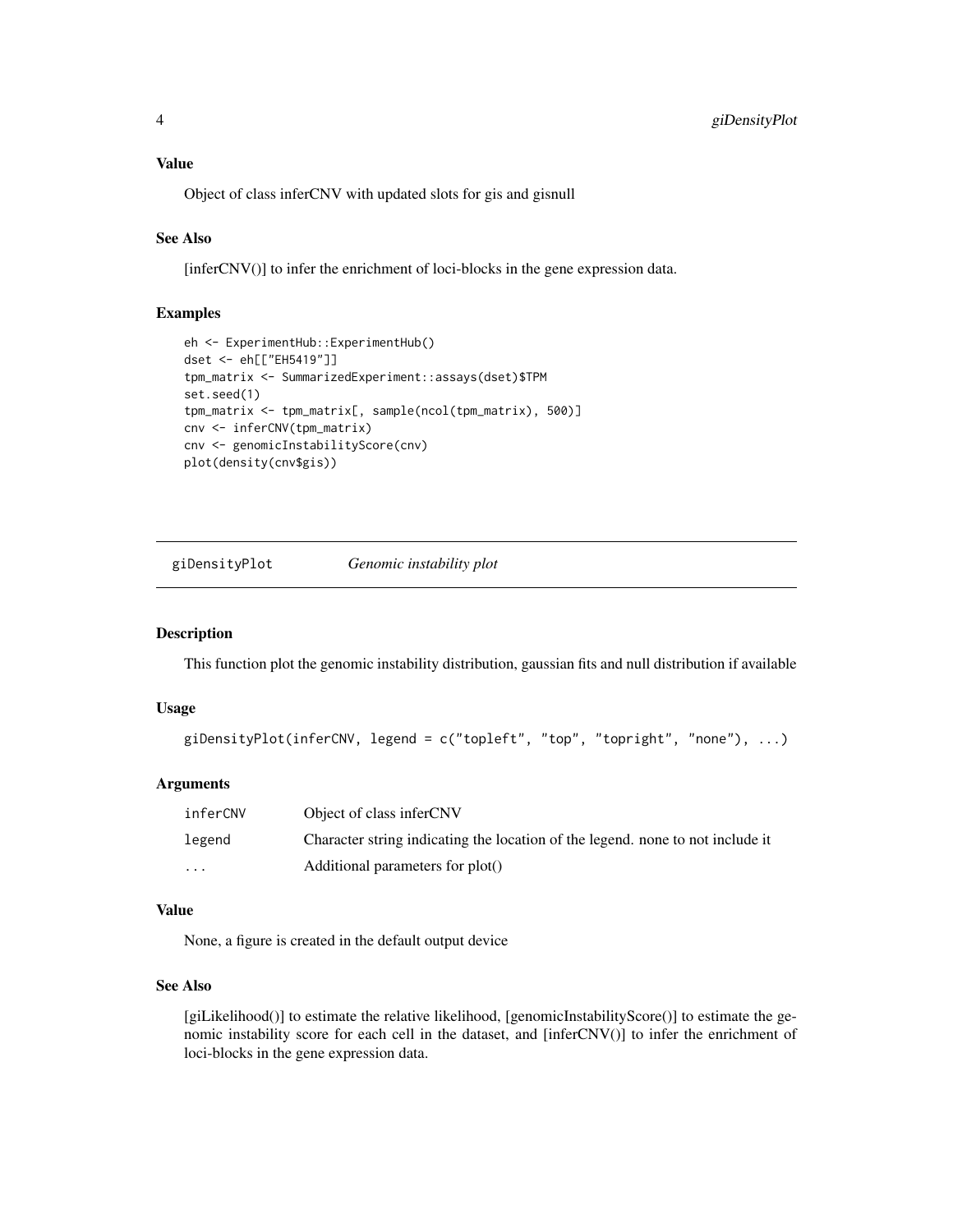#### <span id="page-4-0"></span>giLikelihood 5

#### Examples

```
eh <- ExperimentHub::ExperimentHub()
dset <- eh[["EH5419"]]
tpm_matrix <- SummarizedExperiment::assays(dset)$TPM
set.seed(1)
tpm_matrix <- tpm_matrix[, sample(ncol(tpm_matrix), 500)]
cnv <- inferCNV(tpm_matrix)
cnv <- genomicInstabilityScore(cnv)
cnv <- giLikelihood(cnv, distros=c(3, 3), tumor=2:3)
giDensityPlot(cnv)
```

| giLikelihood | Genomic instability likelihood |
|--------------|--------------------------------|
|--------------|--------------------------------|

#### Description

This function computes the genomic instability likelihood

#### Usage

```
giLikelihood(
  inferCNV,
  recompute = TRUE,
 distros = c(1, 3),
  tumor = NULL,
 normal = NULL
)
```
#### Arguments

| inferCNV  | InferCNV-class object                                                                                                                                   |
|-----------|---------------------------------------------------------------------------------------------------------------------------------------------------------|
| recompute | Logical, whether the model fits should be re-computed                                                                                                   |
| distros   | Vector of 2 integers indicating the minimum and maximum number of Gaussian<br>models to fit                                                             |
| tumor     | Optional vector of integers indicating the Gaussians considered as tumors                                                                               |
| normal    | Optional vector of integers indicating the Gaussians considered as normal. This<br>is only useful when no null model has been provided for the analysis |

#### Value

Updated inferCNV-class object with gi\_likelihood slot

#### See Also

[genomicInstabilityScore()] to estimate the genomic instability score for each cell in the dataset, and [inferCNV()] to infer the enrichment of loci-blocks in the gene expression data.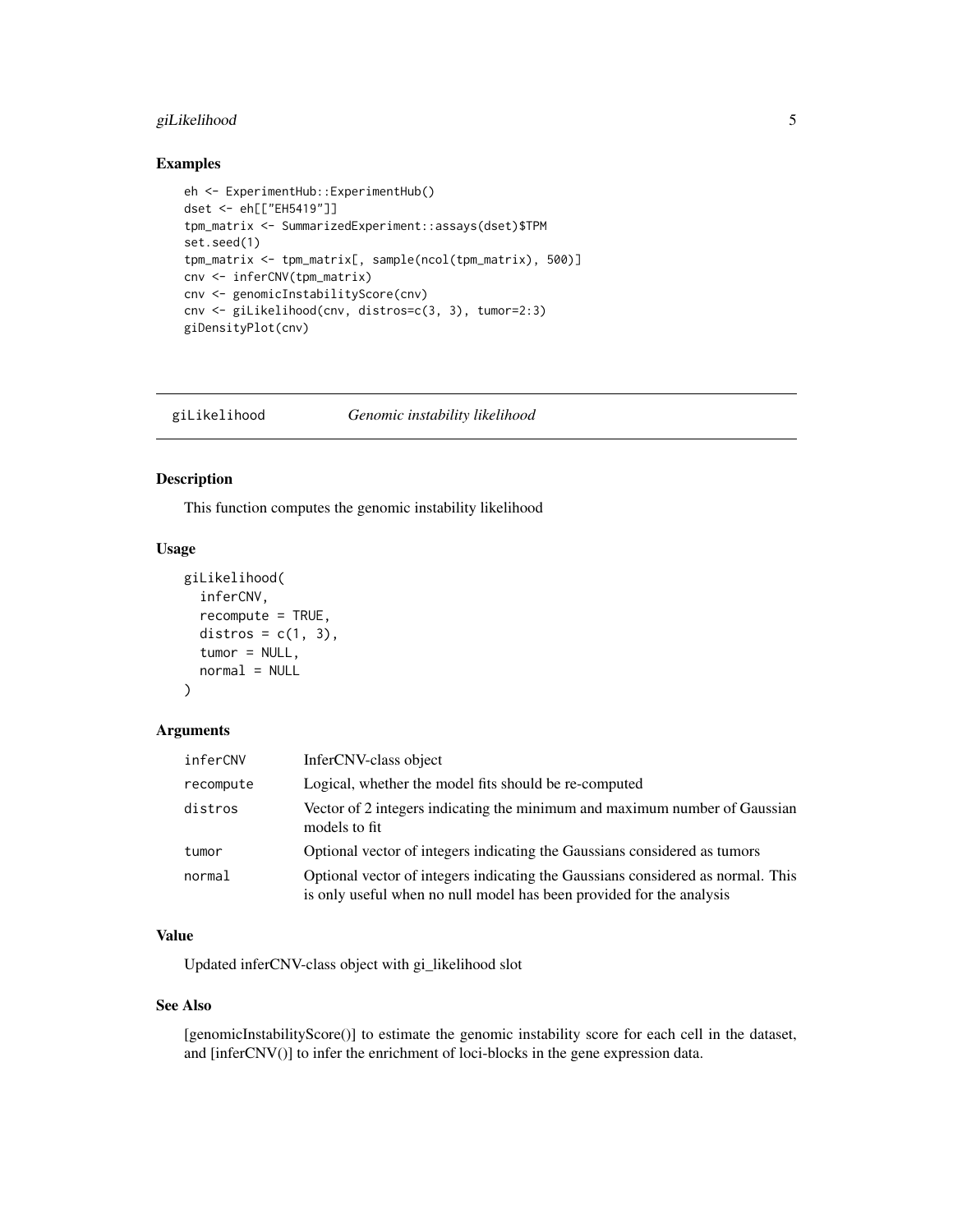#### Examples

```
eh <- ExperimentHub::ExperimentHub()
dset <- eh[["EH5419"]]
tpm_matrix <- SummarizedExperiment::assays(dset)$TPM
set.seed(1)
tpm_matrix <- tpm_matrix[, sample(ncol(tpm_matrix), 500)]
cnv <- inferCNV(tpm_matrix)
cnv <- genomicInstabilityScore(cnv)
cnv <- giLikelihood(cnv, distros=c(3, 3), tumor=2:3)
print(cnv$gi_fit)
plot(density(cnv$gi_likelihood, from=0, to=1))
```
inferCNV *Inference of CNV from expression data*

#### Description

This function estimates the CNV score based on expression data

#### Usage

```
inferCNV(
 expmat,
 nullmat = NULL,
 species = c("human", "mouse"),k = 100,
  skip = 25,min\_geneset = 10,
 verbose = TRUE
)
```
#### Arguments

| expmat      | Matrix of gene expression profiles or signatures with genes '(entrezID) in rows<br>and samples in columns |
|-------------|-----------------------------------------------------------------------------------------------------------|
| nullmat     | Optional matrix with same number of rows as expmat to be used as null model                               |
| species     | Character string indicating the species, either human or mouse                                            |
| k           | Integer indicating the number of genes per set                                                            |
| skip        | Interger indicating the displacement of the window for selecting the k genes                              |
| min_geneset | Integer indicating the minimum size for the genesets                                                      |
| verbose     | Logical, whether progress should be reported                                                              |

#### Value

Object of class inferCNV, which is a list containing matrix of nes, and parameters (param), including species, window (k) and skip

<span id="page-5-0"></span>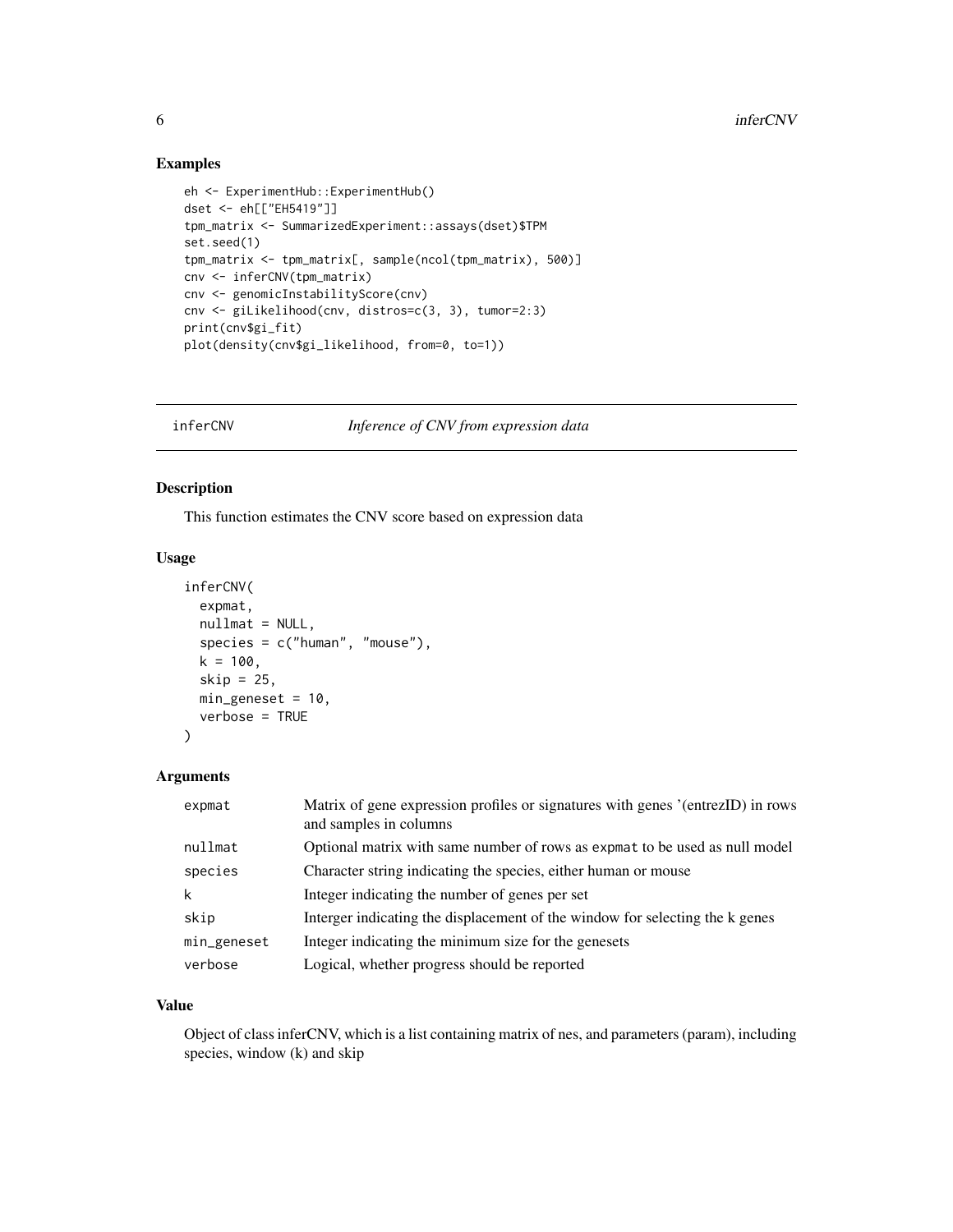#### <span id="page-6-0"></span>plot.inferCNV 7

#### Examples

```
eh <- ExperimentHub::ExperimentHub()
dset <- eh[["EH5419"]]
tpm_matrix <- SummarizedExperiment::assays(dset)$TPM
set.seed(1)
tpm_matrix <- tpm_matrix[, sample(ncol(tpm_matrix), 500)]
cnv <- inferCNV(tpm_matrix)
class(cnv)
names(cnv)
cnv$nes[1:5, 1:3]
```
plot.inferCNV *Plot chromosome map*

#### Description

This function generates a chromosomes map plot for the inferred CNVs

#### Usage

```
## S3 method for class 'inferCNV'
plot(x, output = NULL, threshold = 0.2, gamma = 1.5, resolution = 150, ...)
```
#### Arguments

| x          | Object of class inferCNV                                                                              |
|------------|-------------------------------------------------------------------------------------------------------|
| output     | Optional output PDF file name (with extension)                                                        |
| threshold  | Likelihood threshold for identifying genomically inestable cells/samples, 0 dis-<br>ables this filter |
| gamma      | Number indicating the gamma transformation for the colors                                             |
| resolution | Integer indicating the ppi for the png and jpg output files                                           |
| $\ddotsc$  | Additional parameters for plot                                                                        |

#### Value

Nothing, a plot is generated in the default output devise

#### See Also

[giLikelihood()] to estimate the relative likelihood, [genomicInstabilityScore()] to estimate the genomic instability score for each cell in the dataset, and [inferCNV()] to infer the enrichment of loci-blocks in the gene expression data.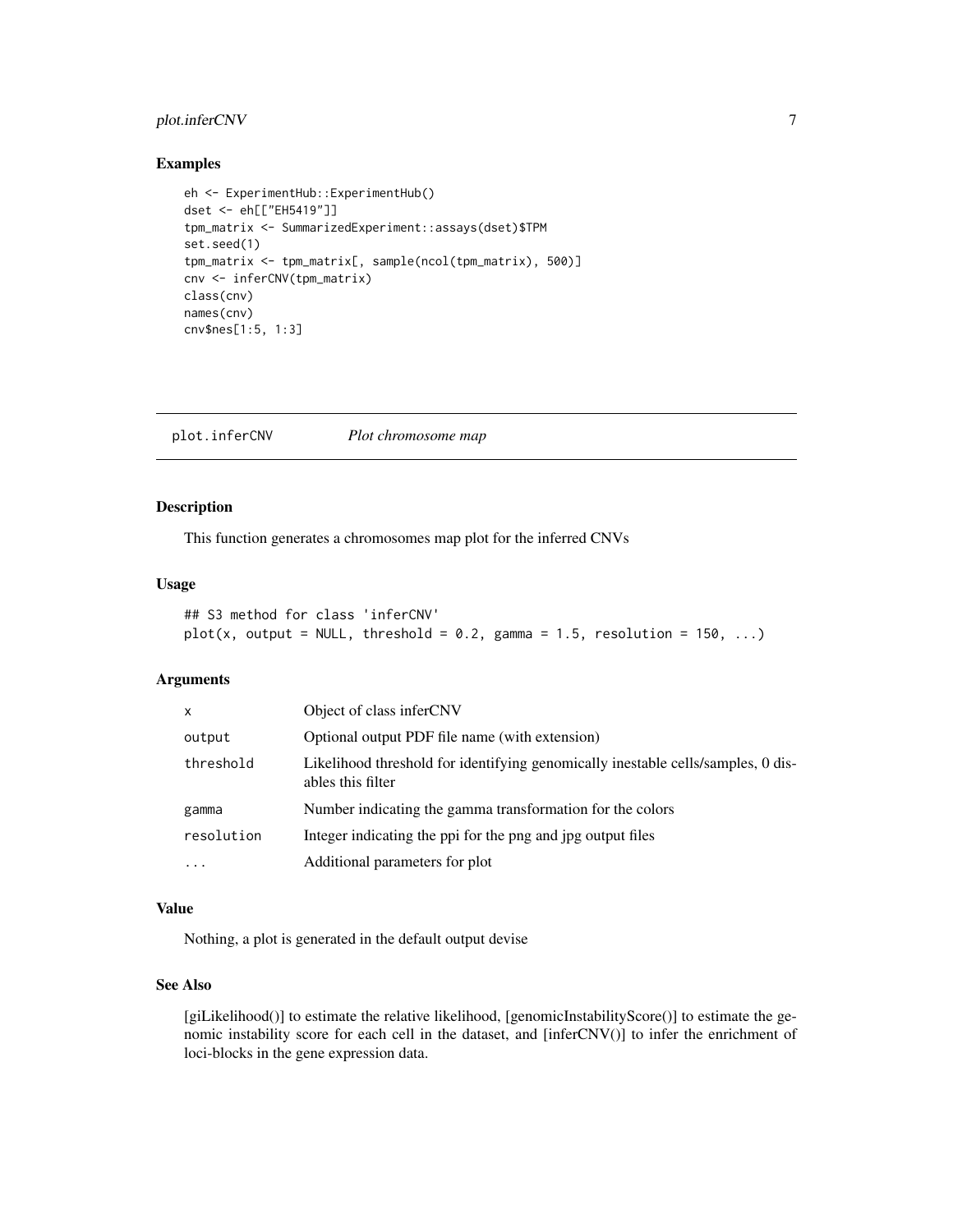#### Examples

```
eh <- ExperimentHub::ExperimentHub()
dset <- eh[["EH5419"]]
tpm_matrix <- SummarizedExperiment::assays(dset)$TPM
set.seed(1)
tpm_matrix <- tpm_matrix[, sample(ncol(tpm_matrix), 500)]
cnv <- inferCNV(tpm_matrix)
cnv <- genomicInstabilityScore(cnv)
cnv <- giLikelihood(cnv, distros=c(3, 3), tumor=2:3)
plot(cnv, output='test.png')
```